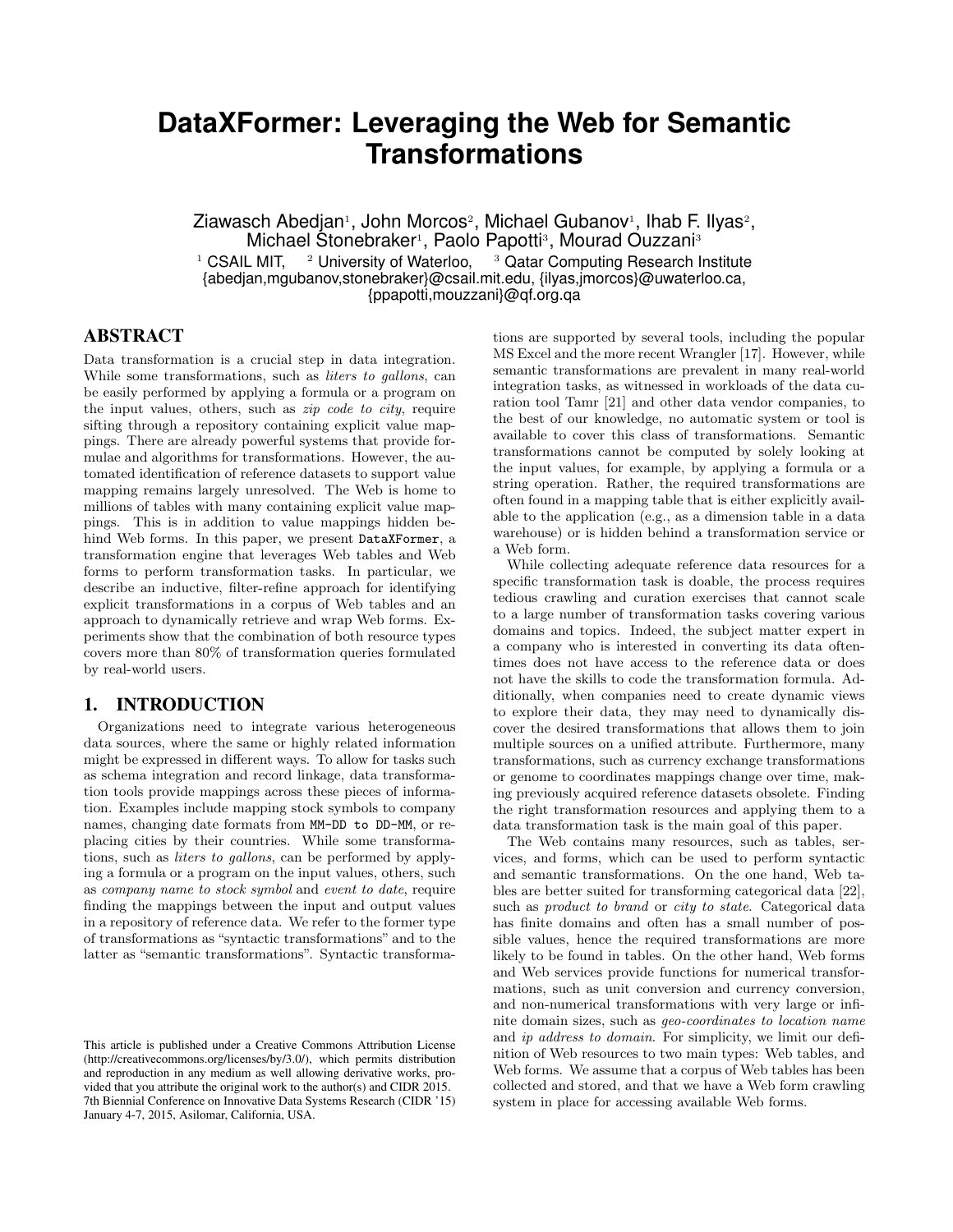We assume that a data steward has identified a transformation task, and specifies it to DataXFormer, as a variablesize collection of examples, giving the entire input  $X$  and some examples of the desired output  $Y$ . The following are examples of a airport code to city name transformation:  $\{(LHR, London), (ORD, Chicago), (CDG, Paris)\}.$  As a general rule, the steward will have a column in a data set that he wishes transformed (such as airport code), from which he has chosen example elements  $(X, Y)$ . The goal is to find the transformations (values of  $Y$ ) for the remaining values. In most cases, the user provides the names of the input and output values for the desired transformation, which we denote by  $I_X$  and  $I_Y$ , but this is not necessary.

We say that a Web resource "covers" a transformation if it contains more than a user-defined threshold  $\tau$  of the example cases. A naïve approach would be to test every Web form and Web table for coverage, and then use the resource to fill in as many missing values as possible. When multiple resources cover a transformation and provide conflicting values, a resolution scheme would be required to choose the best result. Obviously this solution is linear in the number of Web forms and Web tables, and hence cannot scale. A scalable solution to the above problem requires:

- 1. indexing a large corpus of Web tables to support efficient retrieval of Web resources that cover a given transformation task;
- 2. developing a platform that judiciously uses the two types of resources (tables and forms) given their very different access and response time characteristics;
- 3. effectively involving a crowd of experts (expert sourcing) to guide the transformation tasks, where necessary; and
- 4. consolidating the possibly inconsistent mapping results from the relevant transformation resources.

To this end, we present DataXFormer, an interactive system that leverages Web tables and Web forms to perform transformations based on the given transformation examples. In addition, DataXFormer provides users with direct feedback on their transformation results, and allows them to add more examples or to choose from possible transformation alternatives. In particular, we make the following contributions:

- We present an inductive filter-refine approach for indexing and retrieving a large corpus of Web tables to efficiently answer transformation queries.
- We show how relevant Web forms can be retrieved from the Web and (semi) automatically wrapped using the input transformation examples and human experts.
- We present an analysis of the coverage of our system based on 50 real-world transformations.

An online version of DataXFormer can be found on the project's website at http://www.dataxformer.org

### 2. DataXFormer OVERVIEW

The architecture of DataXFormer is illustrated in Figure 1. It consists of two complementary transformation engines: one based on locally-stored static Web tables and another based on dynamically discovered Web forms. The



Result:  $F = \{(x_1, y_1), (x_2, y_2), \ldots, (x_n, y_n)\}$ 

Figure 1: DataXFormer architecture

user starts by submitting a query, such as the query in Section 1 that transforms airport codes to city names. DataX-Former converts the user query into an internal form for each of the retrieval components, which return candidate Web tables and Web forms, respectively. While the table retrieval component works on top of a local repository, the form retrieval component uses the entire Web to find relevant Web forms. We assume that the user provides as input a set  $X$  of  $n$  values and a set  $E$  of  $m$  example pairs,  $E = \{(x_i, y_i) \mid x_i \in X, 1 \leq i \leq m\}$ . The goal is to discover the missing  $Y$  values and output a solution  $F$ ,  $F = \{(x_i, y_i) \mid x_i \in X, 1 \leq i \leq n\}.$ 

Using an inverted index, the table retrieval algorithm retrieves a set of relevant candidate tables for the given user query. Candidate results are further analyzed by the refinement component, which verifies the coverage of the candidate tables with respect to the query examples. If the coverage is above the user-defined threshold, DataXFormer extracts the rest of the required transformation values. In the case of web forms, we first use a Web search engine to retrieve relevant URLs. By examining the results of the web search, we identify candidate Web forms. Then, for each candidate form, we generate a "wrapper" that will allow DataXFormer to query the form and to obtain the transformation values. Candidate Web forms are then queried using the examples present in the user query. Those with sufficient coverage are then invoked with the remaining input values.

In a final step, the *solution integration* component consolidates and ranks multiple transformation solutions for a given query, as obtained from the two subsystems, and outputs the desired transformation. When automatic reconciliation of values cannot be performed, the expert sourcing system is invoked.

DataXFormer dispatches the transformation query simultaneously to both transformation engines. While the two subsystems differ in their respective retrieval interface, response time, and coverage, we are currently taking the straightforward approach of engaging both systems simultaneously. As a future extension, we plan to develop a new scheduler that will take into account information such as query characteristics, run-time constraints, and coverage statistics to develop integration strategies that would maxi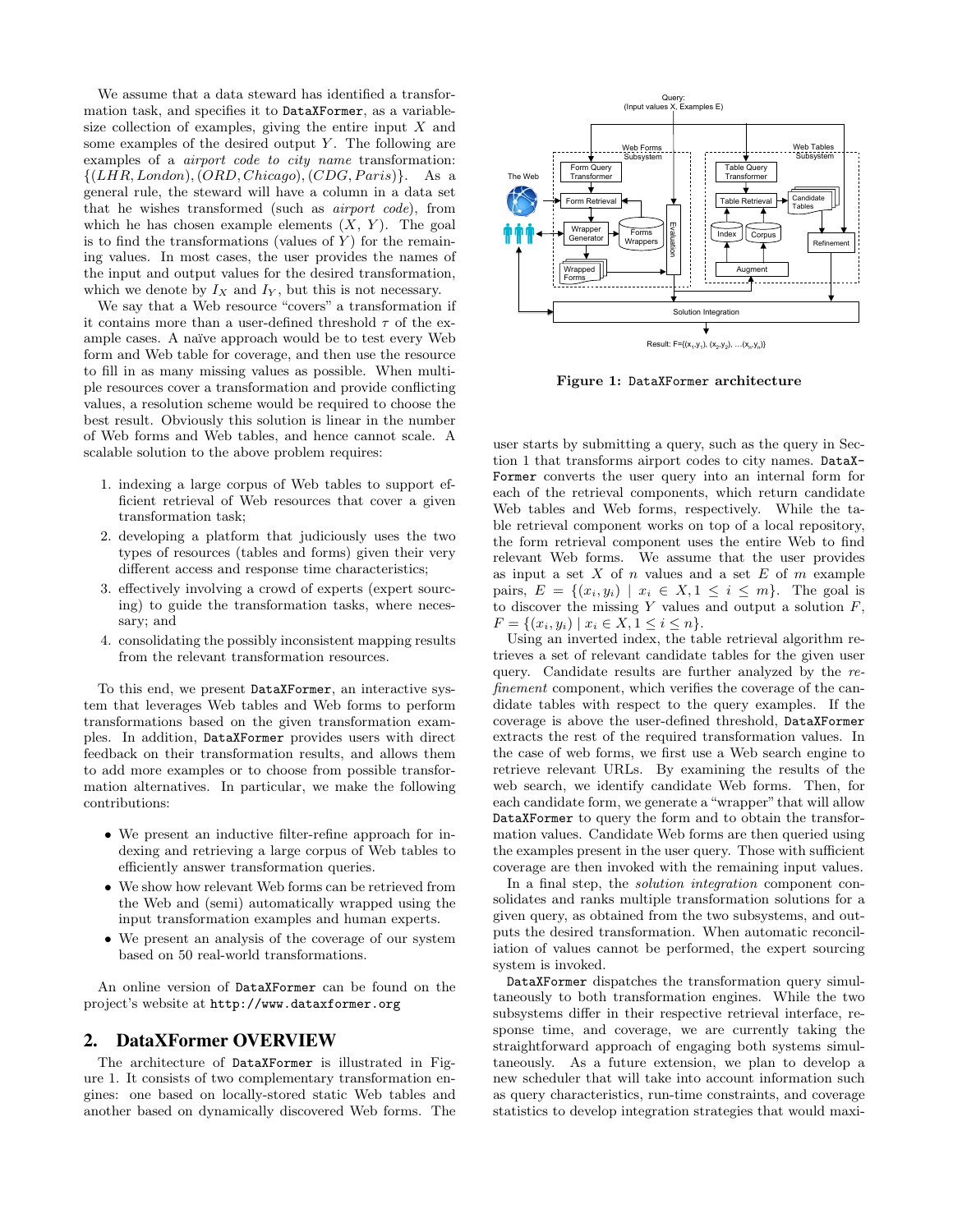mize query coverage while minimizing the cost incurred from finding and wrapping Web forms.

# 3. USING WEB TABLES

As discussed in Section 1, a table  $T$  is relevant to a transformation query if it contains at least  $\tau$  of the examples provided in that query, where  $\tau$  is a predefined threshold. Based on the number of contained examples, DataXFormer assigns scores to the tables. These scores weigh in when reconciling conflicting transformations of different tables to ensure high quality results, as we show in Section 3.2.



Figure 2: Workflow of DataXFormer's filter-refine approach

Scanning every table in the corpus for the given examples can be prohibitively expensive. To mitigate such a cost, DataXFormer uses a filter-refine approach as illustrated by multiple steps in Figure 2. In Step 1, a query is submitted to the Web table repository, which maintains millions of nary relations. Step 2 corresponds to the filter phase. Here, DataXFormer locates a candidate set of relevant tables. To enable the candidate generation, we need to tackle two major challenges:

- 1. We have to store and index the tables in a way that allows to retrieve them by examples, without accessing too many irrelevant tables. At the same time, we want to preserve helpful structure information of the tables, such as column and row correspondence of values.
- 2. It is necessary to reach tables that are relevant to a transformation task but do not contain the initial given examples.

In Figure 2, Tables 1,2, and 4 cover  $\tau = 2$  examples and are therefore candidate tables. The filter phase significantly affects the recall of the results. For example, a coarse-grained index will return many false positives while a very restrictive query can result in low recall because it misses relevant tables.

In the refine phase (Step 3 in Figure 2), we validate the row correspondences of found examples and compute scores of found transformations and tables that contain them. We follow an iterative and inductive approach. An iteration

refers to one pass of filter and refine. Since the initial examples might not be representative or might have a low recall, we use newly discovered mappings as examples in subsequent iterations. When the iterations converge, the final transformation results are presented to the user (Step 4 in Figure 2). Furthermore, if the user is satisfied with the result or any subset of the results, she can trigger the system to store the results as a new table with a higher initial confidence score in the database.

We elaborate on how DataXFormer handles the filter approach by showing the index design and query formation in Section 3.1 and on how the refine phase of DataXFormer assigns scores and reconciles conflicting results in Section 3.2.

### 3.1 Candidate generation: The filter phase

The simplest way to identify the tables that support a transformation is to use an inverted index that maps example entries to the indexed tables and columns. Since we are interested in finding only the two relevant columns, a column-based solution naturally suits our problem. We adopt a two-phase approach: (i) identify relevant tables and then load their content to validate the examples, and (ii) produce transformations for the remaining values. We implemented this scenario in two different storage systems: a relational column-store database with a star schema and a document index where each column is represented by a document.

#### *Web table storage and indexing.*

Since Web tables are heterogeneous, differ in schema and size, and some even lack column labels, we store the tables within a universal main table (relation *Cells* in Figure 3) where every cell of a Web table is represented by a tuple that records the table, column and row IDs, along with the tokenized, stemmed form of its value. The relation is ordered by tableid, columnid, rowid, simultaneously achieving two advantages: (i) every column from a web table is stored contiguously, and (ii) the space requirement of this schema can be alleviated by compression, which is provided by most modern column-stores.

In the current prototype, we store our Web tables in a multi-node Vertica instance. Vertica employs projections on tables in place of an inverted index. A projection is a specialized materialized view that is efficient to maintain and load. We use a projection on relation Cells that is sorted on the tokenized values.

Besides table content, we store other metadata such as the number of rows in a table in order to easily prune tables with fewer rows than the required number of covered examples. Additional dimension tables are maintained (Figure 3). Relation Tables stores meta-data of tables, such as the URL where the table came from, the table title and an initial table weight that may vary depending on the authoritativeness of the table. The initial weight influences the confidence score that is computed later to rate transformation results. We will refer to the score computation, when talking about reconciliation of conflicting results in Section 3.2. Although the table title and the URI are not being used in the current prototype, we maintain them for future work that might incorporate the provenance of stored tables. Relation Columns stores columns meta data, such as column headers.

A second option for implementing the inverted index is to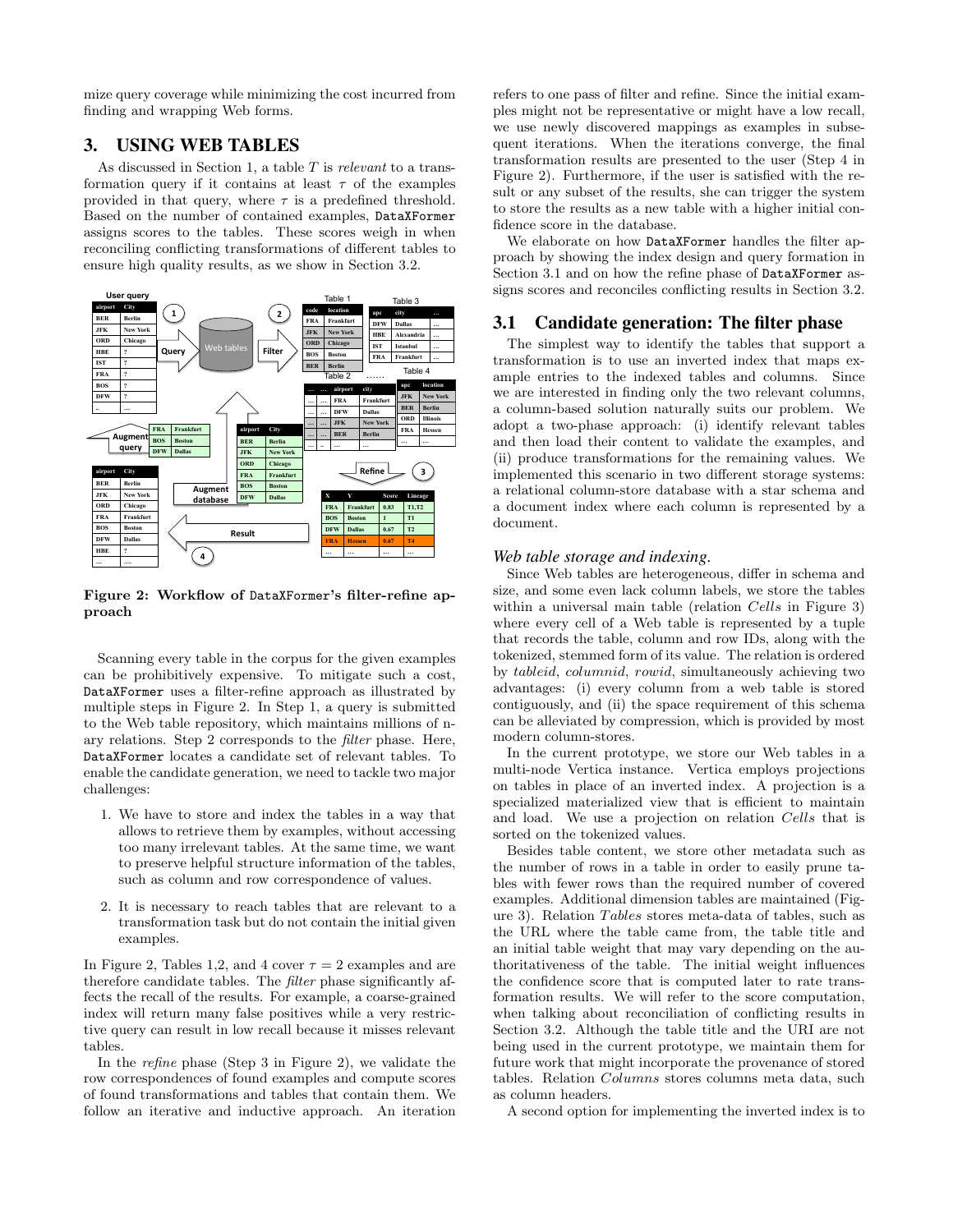

Figure 3: Schema for storing Web tables in a column-store in correspondance with the example in Figure 2

use a document index and to treat the problem as a keyword search problem over documents. For the document index, the simplest way to create index entries from the corpus of tables is to store each column of a table as a separate text document. This approach, while achieving high recall, obscures important structure information that can be used to prune irrelevant tables. However, since values are more likely to be repeated in the same column, data compression gives us the added benefit of a smaller index size. In Section 6, we report on the performance of both storage systems.

#### *Querying Web tables.*

We query for column pairs that contain at least  $\tau$  of the given examples. To maximize coverage, we tokenize and stem every value  $x$  and  $y$  from the input. Using the Cells relation described earlier, DataXFormer filters all relevant column pairs with a single SQL query:

```
SELECT col1 . tableid , col1 . colid , col2 . colid
FROM
( SELECT tableid , colid
 FROM Cells
 WHERE term_tokenized IN (<x1>, <x2>, ..., <xm>)
 GROUP BY tableid , colid
 HAVING COUNT (DISTINCT term_tokenized) >= tau)
 AS col1 ,
( SELECT tableid , colid
 FROM Cells
 WHERE term_tokenized IN (<y1>,<y2>,..., <ym>)
 GROUP BY tableid , colid
 HAVING COUNT (DISTINCT term_tokenized) >= tau)
 AS col2
WHERE col1.tableid = col2.tableid
```
AND col1 . colid <> col2 . colid

The query joins two subqueries, one to find the columns

that contain the  $X$  values and another to identify the columns that contain the Y values, where a column is uniquely identified using the table and the column IDs. By comparing the table IDs, DataXFormer retrieves only column pairs that appear in the same table. We also make sure that a result entry consists of two distinct columns. The result of the query is a set of triples, each comprising a table ID and two column IDs. We need the combination of table and column IDs to identify a column because a column ID is unique only within a specific Web table.

Note that query processing becomes increasingly costly as the number of examples in the query increases. This issue becomes relevant as we follow an inductive approach. After a filter-refine iteration, we use retrieved transformations as examples to find additional tables that eventually cover missing  $X$  values. Since we cannot include an arbitrarily large number of examples, we must limit the set of examples. DataXFormer chooses examples based on confidence scores that are computed and updated after each filter-refine iteration. We describe the reconciliation process and how these confidence scores are computed and used in Section 3.2.

When a document store is used instead of a RDBMS, DataXFormer has to formulate and submit a keyword query for each example combination of size  $\tau$  to find relevant columns "documents". This approach results into  $2 \cdot {k \choose \tau}$ queries for  $k$  given examples  $X$  and  $Y$ . The columns matching each query are then joined on the table identifier.

#### 3.2 The Refine Phase

In the refine phase, we load the content of each candidate column pair and check the row correspondence between the values. Note that the candidate generation does not ensure the transformation examples to be aligned in the corresponding rows. If  $\tau$  examples still match after considering the row correspondence, DataXFormer collects all transformation results that are provided by the corresponding table.

The retrieved tables might provide conflicting answers, i.e., returning different Y values for the same X value. For example, in Figure 2, the airport code "FRA" has been assigned to two different values. A naïve approach to resolve such conflicts is to apply majority vote. However, we would like to take into account the authoritativeness of tables. For example, while (JFK, New York) might appear in more tables of the database, a table from a more reliable source might provide (JFK, New York City), which is more accurate. Therefore, it is necessary to score tables according to their authoritativeness as well as their coverage of examples with a confidences score. Furthermore, as we incorporate results of previous iterations as examples, we also need a confidence score for those examples. We therefore adopt an iterative expectation-maximization (EM) approach [11] that incorporates confidence scores. The confidence score of each table (i.e., the probability that an answer it provides is correct) is estimated based on the current belief about the probability of the answers. Initially each table is assigned with a confidence score based on the number of user examples it covers. The score of the table is weighted with its initial weight, which was assigned by experts and stored in relation Tables. The answer scores are updated based on the newly computed scores, and the process is repeated until convergence is reached (i.e., the sum of all score changes is below a very small value  $\epsilon$ ). In the end, for each  $x \in X$ , the scores of possible answers form a probability distribution.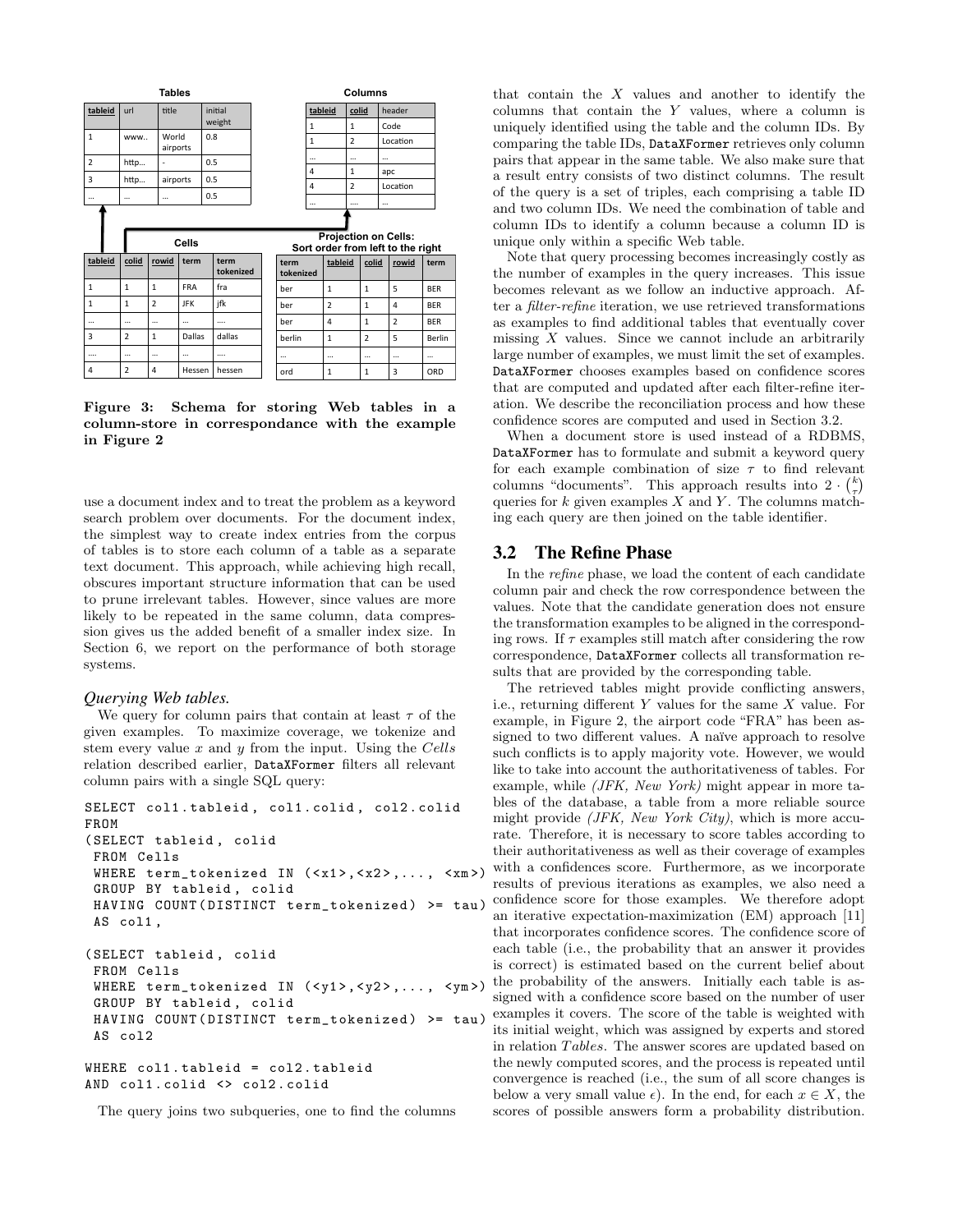#### Algorithm 1 Expectation-Maximization

| <b>Input:</b> A set of initial examples $E = \{(x, y), \ldots\}$ , a set of re- |
|---------------------------------------------------------------------------------|
| quired values $X$                                                               |
| <b>Output:</b> Scored answers                                                   |
| 1: answers $\leftarrow E$ //Represent the input query as an absolute            |
| reference                                                                       |
| 2: tables $\leftarrow$ E                                                        |
| 3: finishedQuerying $\leftarrow$ false                                          |
| 4: $oldAnswers = answers$                                                       |
| $5:$ repeat                                                                     |
| 6:<br>if not finished Querying then                                             |
| 7:<br>$tables \leftarrow$ QueryForTables( <i>answers</i> )                      |
| 8:<br>for all $table \in tables$ do                                             |
| 9:<br>for all $answer(x, y) \in table$ do                                       |
| 10:<br>if $x \in X$ then                                                        |
| 11:<br>UpdateLineage(table, answer)                                             |
| 12:<br>$answers.\nAdd(x, y)$                                                    |
| 13:<br><b>if</b> not new X was covered by tables then                           |
| 14:<br>$finishedQuerying \leftarrow true$                                       |
| 15:<br>UpdateTableScores $(answers, tables)$ //maximization step                |
| 16:<br>UpdateAnswerScores $(answers, tables)$ //Expectation step                |
| 17:<br>$\triangle scores = \sum  answers_score(x, y) - oldAnswers_score(x, y) $ |
| 18:<br>$oldAnswers = answers$                                                   |
| 19:<br>until finishedQuerying $\wedge$ $\Delta$ scores $\lt$ $\epsilon$         |

Currently, DataXFormer reports the highest scoring value as the answer.

Algorithm 1 describes the reconciliation process embedded within the overall workflow of DataXFormer's filter-refine iterations. In each iteration, DataXFormer queries for tables using the new weighted examples (line 7), until no more values in  $X$  can be covered (lines 6 and 14). The algorithm then continues the iterative process without querying for new tables, until the scores converge (line 19).

In line 15, DataXFormer implements the maximization step by updating table scores (estimated error-rates) based on the current belief in the answers (answer scores). In the beginning, the only examples present are the ones given by the user. Initial scores are assigned based on the percentage of examples that were covered by a table. In each iteration, if new unseen tables were found in the query, the lineage of the newly found tables and the answers (transformations) they provide are recorded for later EM calculations. When updating table or answer scores, it is necessary to be able to identify which tables contained which answers. In the expectation step of every iteration, the scores (i.e. probabilities) of the discovered answers are updated. DataXFormer converges when the total (absolute) change in answer scores is below a small value  $\epsilon$ . The expectation step and the maximization step are illustrated in more detail in Appendix A.

Using an EM approach allows for seamless integration of feedback, e.g., through expert sourcing, by adjusting the scores and iterating until a new convergence point is reached. Furthermore, it is easy to assign higher initial weights to more authoritative tables that were provided by expert users, or to edit the examples on the fly in an interactive session, where the system recomputes the results after the user marks correct and incorrect answers. The superiority of EM over majority vote for our use case is demonstrated in Section 6.3.3.

### 4. USING WEB FORMS

As with Web tables, we assume a form is relevant to a query if it covers at least  $\tau$  of the example transformations.

There are two main challenges in using Web forms: (1) as there is no common repository of Web forms, we have to crawl for relevant ones from the Web; and (2) a new Web form appears as a black box, and an invocation strategy (i.e., wrapper) has to be developed to use the form to produce the desired transformations. It has been shown [4] that both tasks are very hard, even with human intervention. In the following, we show how DataXFormer automatically retrieves forms from the Web and wraps them for automated invocation.

### 4.1 Web Form Retrieval

DataXFormer dynamically searches for relevant forms from the Web by issuing search queries (on existing engines) with the attribute names  $I_X$  and  $I_Y$ . As part of future work, we plan to investigate techniques that use the example  $X$  and  $Y$ values in  $E$  to directly identify relevant forms. During this process, DataXFormer maintains a repository of Web forms that have been successfully wrapped and previously used to answer transformation queries. Each Web form is stored as a document that contains the attribute names  $I_X$  and  $I_Y$ , frequent terms from the form's Web page, and examples from previous transformation tasks. In addition to querying the Web, DataXFormer queries this repository for candidate matches along with their corresponding wrappers.

In our preliminary experimental results (Section 6), we noticed that the keyword query  $I_X$  to  $I_Y$  has a high success rate for finding a page containing a transformation Web form in its top results. A page contains a Web form if it contains an HTML form header and input fields.

Since the number of Web forms is far less than the number of regular pages retrieved by a search, DataXFormer issues multiple keyword queries and filters the results coming from the underlying search engine to find Web forms. Example keyword queries include terms such as "convert", "detect", or "lookup" added to the column names.

#### 4.2 Wrapping Web Forms

To be able to wrap Web forms, we have to simulate a Web browser and probe the forms by using the given example values  $(x, y) \in E$  to identify the relevant input field to fill in the  $x$  values, the output field that contains the desired transformation result y, and the request method for invoking the form. Depending on the invocation method of the Web form, which can be either an HTTP method or Javascript code, we decide on how to identify the input fields. Current wrapper generation approaches [4, 19] invoke a Web form using all possible combinations of input fields, select fields, and radio buttons, and use the results to identify the semantics of the various components of the form. In the current prototype of DataXFormer, we apply some heuristics to reduce the number of combinations. To invoke HTTP-based forms, we send the HTTP request by probing only each input text field within the form. Some forms, especially those that provide transformations in both directions, also contain select fields or *radio buttons*, where the appropriate option has to be selected. Instead of trying all possible options, we set the select and radio buttons to the options that match the attribute names  $I_X$  and  $I_Y$ . If the option contains  $I_X$  as well as  $I_Y$ , e.g., the option text is "km to miles", we use the order of the attribute names to identify the transformation direction. In the worst case, we need to try each option in a brute force manner.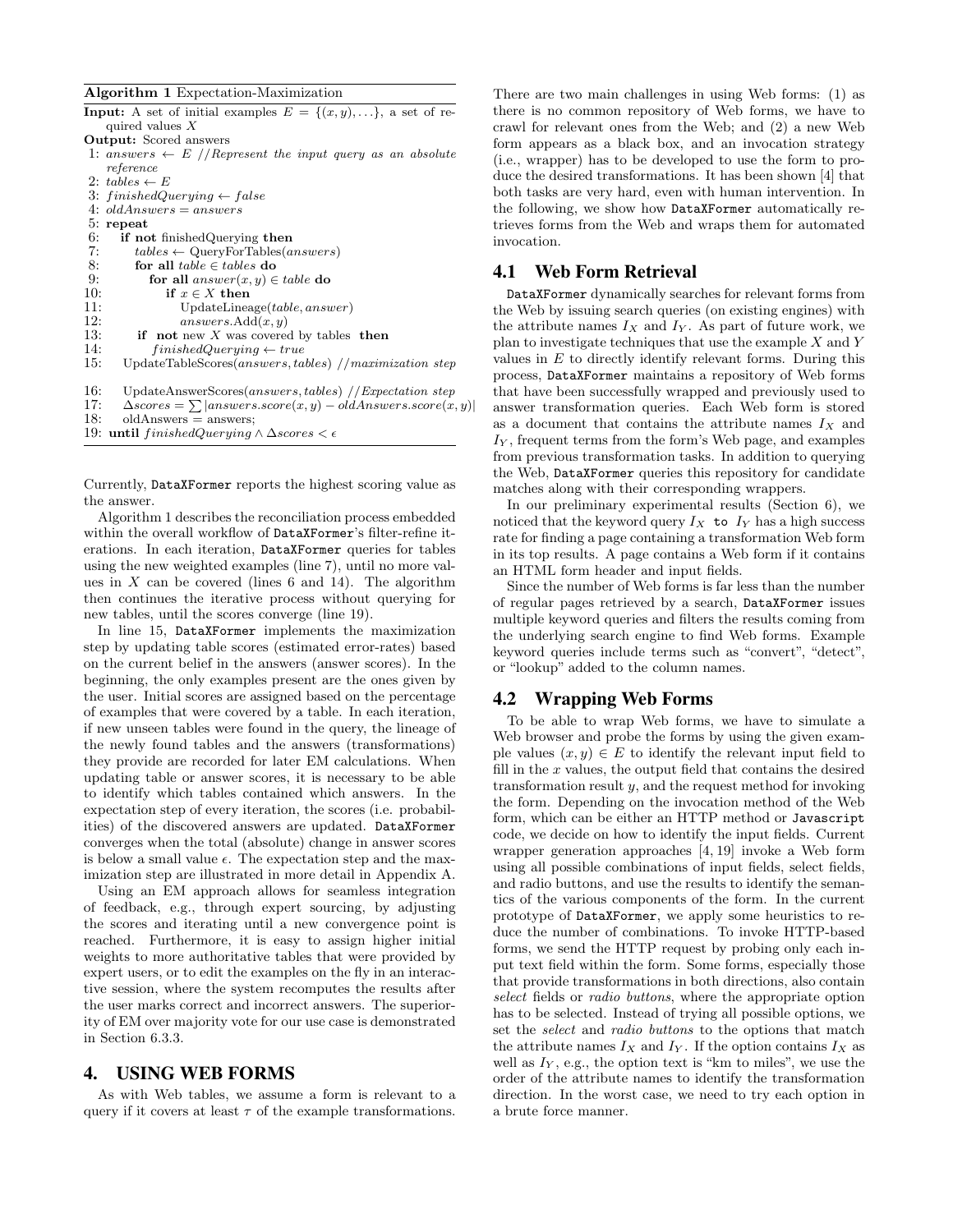

Figure 4: The wrapper for this Web form consists of a GET URI, the request parameter ?symbol and the output path

When dealing with JavaScript, DataXFormer has to identify the relevant JavaScript transformation function and its parameters. Parsing and simulating all possible JavaScript functions on a Web page is a tedious task [19]. In the current prototype, we identify all JavaScript functions that are executed by an onClick event. We then parse these functions' parameters to locate those that match the names of the input columns  $I_X$  and  $I_Y$ . The remaining parameters are set to their default values to get a valid invocation of the function. In both cases, once a request succeeds, we scan the returned HTML page for the y value and fetch the absolute XPath, which includes all HTML tags from the root of an HTML document to the HTML tag that contains the output value. Multiple example pairs from E are used to avoid accidental matching. For example, for a given example pair  $(x, y) \in E$ , we might find the y value in multiple fields of the result page, especially if  $y$  is a number that is accidentally found in a field that is unrelated to the request. Those fields can be easily dismissed by probing more examples from E.

Figure 4 shows a candidate Web form that has been retrieved for transforming stock names to companies, e.g., AMZN to AMAZON.COM INC. The screenshot on the left-hand side shows the form's input fields that comprise various radio buttons, a selection field, an input field, and a button. By analyzing the HTML code, DataXFormer discovers that the form can be invoked by a GET request URI with the relevant parameter ?symbol that has to be set to our input value AMZN. Submitting the GET request returns the page that is illustrated on the right of Figure 4. The desired output AMAZON.COM INC appears on the page. DataXFormer discovers the XPath of the output field. Knowing the path, DataXFormer can identify the transformation for any subsequent stock symbol.

Once DataXFormer successfully wraps a Web form, we create a new entry in our Web form repository by storing its URL, invocation method, and the canonical XPath of the relevant fields along with previously mentioned meta-data.

# 5. TRANSFORMATIONS WITH THE **CROWD**

DataXFormer involves tackling multiple challenging tasks which can be improved through human intervention. Human experts or users can help generate better search queries, validate candidate tables or forms, devise more accurate wrappers, and reconcile inconsistencies among the results from multiple transformation resources.

However, using the crowd comes with the well-known problems associated with crowdsourcing tasks, such as deciding on the right incentives and controlling the quality of the results [16]. This is especially true in cases where the human agent is not provided with choices, but rather is required to produce content. DataXFormer is geared more towards enterprise environments and hence assume the availability of an expert sourcing system. By the nature of internal enterprise experts, this will avoid some of the issues with conventional crowdsourcing. Involving experts requires translating a given transformation query into several meaningful crowdsourcing units, often referred to as human intelligence tasks (HITs). Forming effective HITs is a main crowdsourcing challenge. In DataXFormer, we use straightforward HIT forming approaches depending on the task. We leave more sophisticated HIT generation for future work.

Results Generation and Consolidation DataXFormer consolidates retrieved transformation results by using an expectation maximization model. However, when these rules fail to resolve inconsistencies or the user is not satisfied with the consolidated results, DataXFormer provides the experts with HITs comprising the contradicting transformations and the domain identifiers  $I_X$  and  $I_Y$ , and asks the experts to choose the correct transformation (cf. Figure 1). Simple majority voting is used to resolve conflicts and the votes are further used to rate the confidence of the transformations.

If the Web tables and Web forms subsystems fail to provide a transformation for some values in  $X$ , the crowd can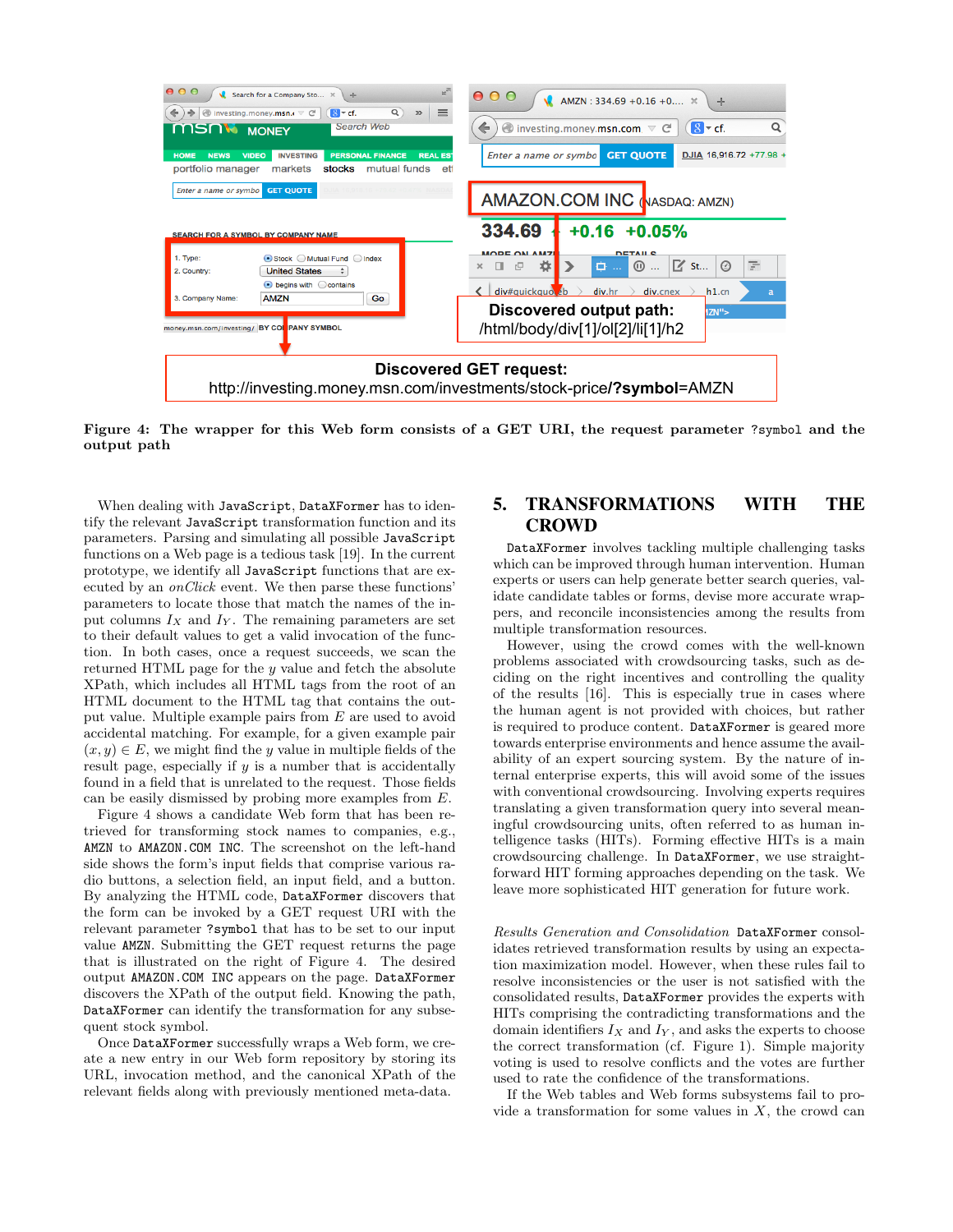also be directly polled to produce the answers. A production task looks like an analogy game: the worker is provided with some examples for the transformation and is required to fill in the missing values. Again, a HIT must not contain more than a specified number of tuples to be perceivable by a worker. If very few examples are available, many HITs will fail to get meaningful answers, because workers will not be able to curate inconsistent transformation results. To tackle this problem, we follow the inductive approach we used in Section 3, where discovered mappings are used to form the examples of new HITs.

Given the example pairs and the column identifiers  $I_X$ and  $I_Y$ , an expert can also be asked to find a Web page that contains a relevant Web form. As discussed in Section 4, the task of wrapping Web forms requires parsing Web forms and identifying the semantics of the various components, e.g., using evidence from the field labels. Experts can easily provide hints about the input and output fields in a given Web form. For example, given a form URL, the agent can be asked to reply back with the name (and mouse click coordinates) of the field that receives the  $X$  values and the name (and coordinates) of the field that produces the required Y values. More sophisticated tasks include asking the experts to identify the transformation function in the JavaScript in a given Web form.

### 6. CASE STUDY

In this section, we present our preliminary results in evaluating the effectiveness of DataXFormer using a workload of 50 real-world queries collected from a data curation company and data scientists. We first describe our experimental setup, then we show how DataXFormer was able to cover 82% of the workload by using the techniques presented in this paper. Finally, we examine the effects of the different parameters and compare the performance of the two proposed solutions for indexing and querying the tables.

### 6.1 Experimental Setup

For Web tables, we used the Dresden Web Tables Corpus provided by Eberius et al.<sup>1</sup> This corpus comprises  $112$ million Web tables extracted from the large Common Crawl corpus, which contains about 4 billion Web pages, with a large percentage missing column or table headers. We stored and indexed the tables using both options described in Section 3.1: the Vertica DBMS [18] and a document index provided by the Lucene search engine<sup>2</sup>.

The size of the stored tables and projections is 350 GB using the Vertica DBMS. In comparison, the index size of the Lucene document index is 64 GB, while the corpus is 202 GB.

Lucene supports block indexing, which allows grouping related documents together. As we treat columns as documents, we group columns from the same table in a single block, effectively pre-materializing the join on table identifiers.

To collect a test workload, we asked data scientists and employees from a data curation company with commercial customers to provide examples of common transformation queries they face in real-world applications. In total, we collected 50 queries that comprise both syntactic and semantic

|                      | Form found<br>and wrapped | Found but<br>not wrapped | No forms<br>found |    |
|----------------------|---------------------------|--------------------------|-------------------|----|
| Covered<br>by tables | 12                        |                          | 12                | 29 |
| Not covered          |                           |                          |                   |    |
| by tables            | 12                        |                          |                   | 21 |
|                      | 9Δ                        |                          | 16                | 50 |

Table 1: DataXFormer coverage of transformation queries: 29 queries were covered by Web tables and 24 by Web forms

transformations (See Appendix B for the full list).

To evaluate the effectiveness of our system, we consider two metrics: (i) the coverage and (ii) the quality of individual transformations. The coverage refers to the fraction of transformation queries where DataXFormer is able to find relevant tables or Web forms. The transformation quality assesses the correctness and completeness of a transformation task in terms of precision and recall. In our experiments, we manually obtained example input for all covered queries to measure the recall. For evaluating the precision of a transformation, it is necessary to know the ground truth. Therefore, we additionally obtained the ground truth for a subset of the queries to measure the precision. The ground truth of a query contains the complete domain and range of a transformation, e.g., all airport codes and corresponding cities.

#### 6.2 Query Coverage and Recall

For each of the 50 queries, we manually generated 10 input values (total number of 500 input values) and checked whether DataXFormer returned any result. We manually judged whether the result was correct or not.

The union of the Web tables and Web forms subsystem covers 41 (82%) queries considering that 12 queries could be answered through both. For 9 queries we neither found a wrappable Web form nor a Web table that contained any of the input values. Table 1 shows the coverage details of the two subsystems (Web tables and Web forms). 29 of the queries could be answered using Web tables. Those queries include mapping categorical data, such as city to country, ISBN to publisher, and car model to car brand. At the same time, for 34 of the queries, DataXFormer found relevant Web forms through the Web search engine. The average ranking position of the Web page containing the relevant Web form was 3.2. For 24 out of those 34 queries, DataXFormer was able to wrap the form and to produce the correct transformations. The Web forms, which could not be wrapped, either maintained no HTML structure for effectively parsing the JavaScript functions or required submitting specific header information with the HTTP request that could not be automatically identified. These are our candidates for human-generated wrappers through crowdsourcing.

On average DataXFormer achieved 81.3% recall for the 41 covered queries. We present the recall for each specific query in Appendix B. Queries that were covered by Web forms usually resulted in 100% recall. High recall was also achieved for queries that could be covered by a single table from the Web table corpus, (e.g., *country to country code*). Note that some of the queries represented classes of queries. For example, we found and wrapped a Web form for transforming USD to EUR. In general, our wrapper is able to wrap the

<sup>1</sup> https://wwwdb.inf.tu-dresden.de/misc/dwtc/

 $^{2}$ http://lucene.apache.org/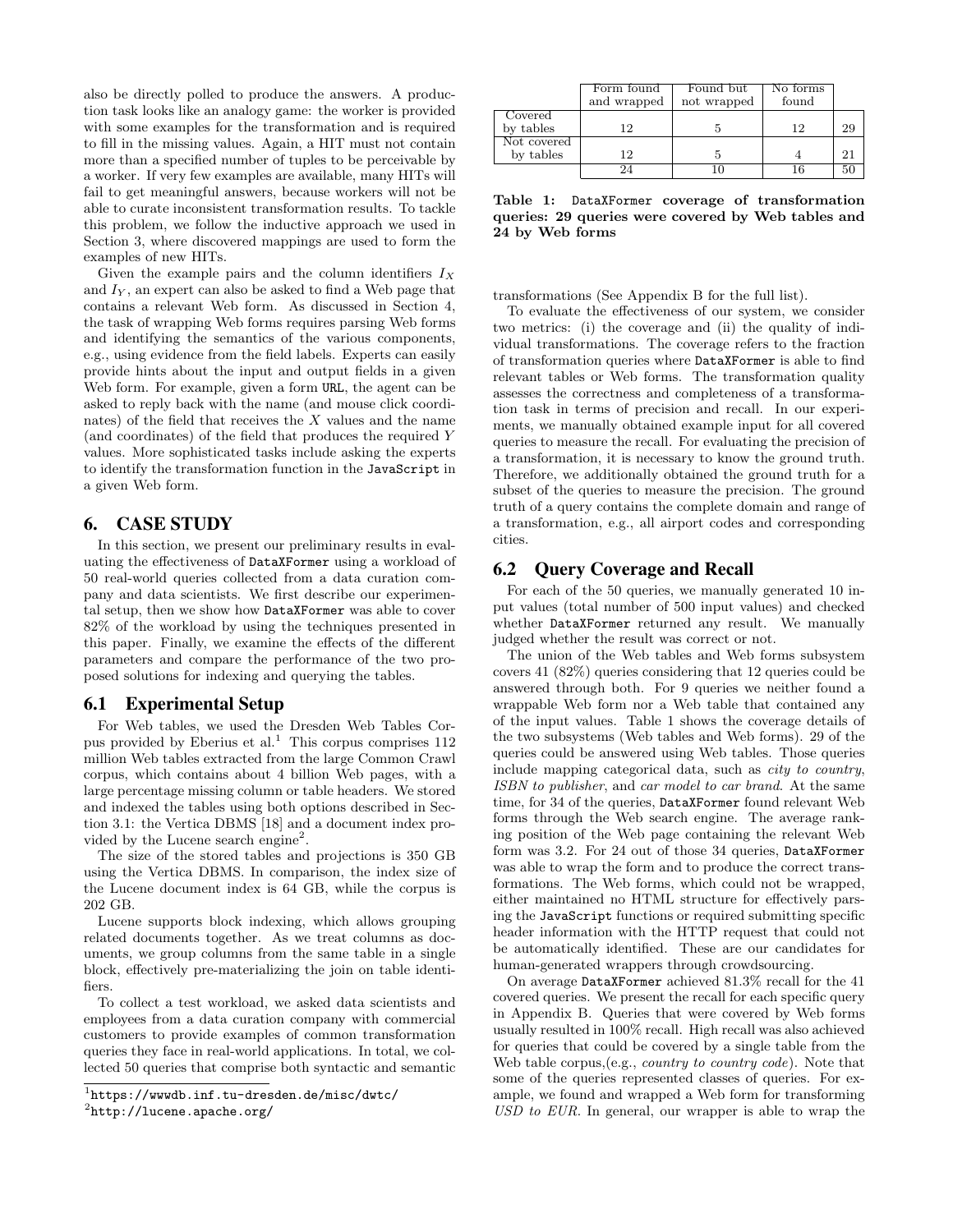

Figure 5: Precision and Recall of DataXFormer for all given queries

same Web form for all other possible currency conversion transformations that were not part of our 50 queries. The same applies to the class of unit conversion transformations, where we only included Fahrenheit to Celsius in our set of queries.

### 6.3 Transformation Quality

The transformation quality of the Web table component depends on a set of parameters and algorithmic features that we analyze here in more detail. We assess the quality performance of our Web table system by measuring the precision and recall of the results for different set of initial examples, different thresholds, and different reconciliation approaches. We show that DataXFormer's performance is not affected by the popularity of example terms, but rather by the threshold  $\tau$  and the scoring propagation system in the refine phase.

To additionally check the precision of our algorithm, we have to compare DataXFormer's results to ground truth. For this purpose, we manually obtained the complete directory of input values and transformation results (e.g., airport codes and corresponding cities) for 10 of the queries that were covered by the Web table subsystem. Since, our current corpus of Web tables might have limitations, we consider only those value pairs  $X$  and  $Y$  from the ground truth that appear in at least one table with more than two entries. Thus, we are able to assess the actual effectiveness of DataXFormer's algorithm.

Figure 5 illustrates the precision and recall of DataXFormer for the analyzed queries. For each query, we provided 5 randomly chosen examples. All queries were run with  $\tau = 2$ . For seven queries, DataXFormer achieves more than 90% precision. For the remaining three cases, country to currency, country to languages, and country to demonyms, we observe that recall is similarly low. Looking carefully at these cases, we observed that the refine phase picked the wrong transformations, which caused both precision and recall to decrease. For the specific cases of languages and demonyms <sup>3</sup> , the wrong reconciliation stems from ambiguity provided by the examples, e.g., French refers to the language in France as well as to its residents. In the case of the query country to currency, we face low precision and recall because of different representation of currency values (e.g., "Qatari riyals" vs "rial"), which would require more robust matching algorithms. For the queries, such as zipcode to city or iban to bank, where high precision was achieved, the low recall is caused by the fragmentation of the data among many tables, which impedes their reachability based on the given examples. In the following, we analyze the effect of variation in the number and type of examples on the DataXFormer's effectiveness.



Figure 6: Average Precision and Recall based on different  $\tau$  configurations

#### *6.3.1 Effect of parameter* τ

A key parameter for filtering Web tables and Web forms is  $\tau$ . A table or form supports a transformation if it contains at least tau of the examples. Figure 6 shows the effect of  $\tau$  on the average precision and recall of our ten queries. For this experiment, we fixed the number of initial examples to 5. Therefore, we can only consider  $\tau$  values between 1 and 5. The figure shows that the precision increases with  $\tau$ . However, there is a trade-off with regard to recall. The higher  $\tau$ , the more tables are filtered out resulting in a low recall, e.g., for  $\tau = 5$  DataXFormer achieves only about 30% recall. In fact, 7 out of the 10 queries had a recall values less than 8% for  $\tau = 5$ . Only the queries states to abbrevia-

<sup>&</sup>lt;sup>3</sup>A demonym denotes the resident of a country.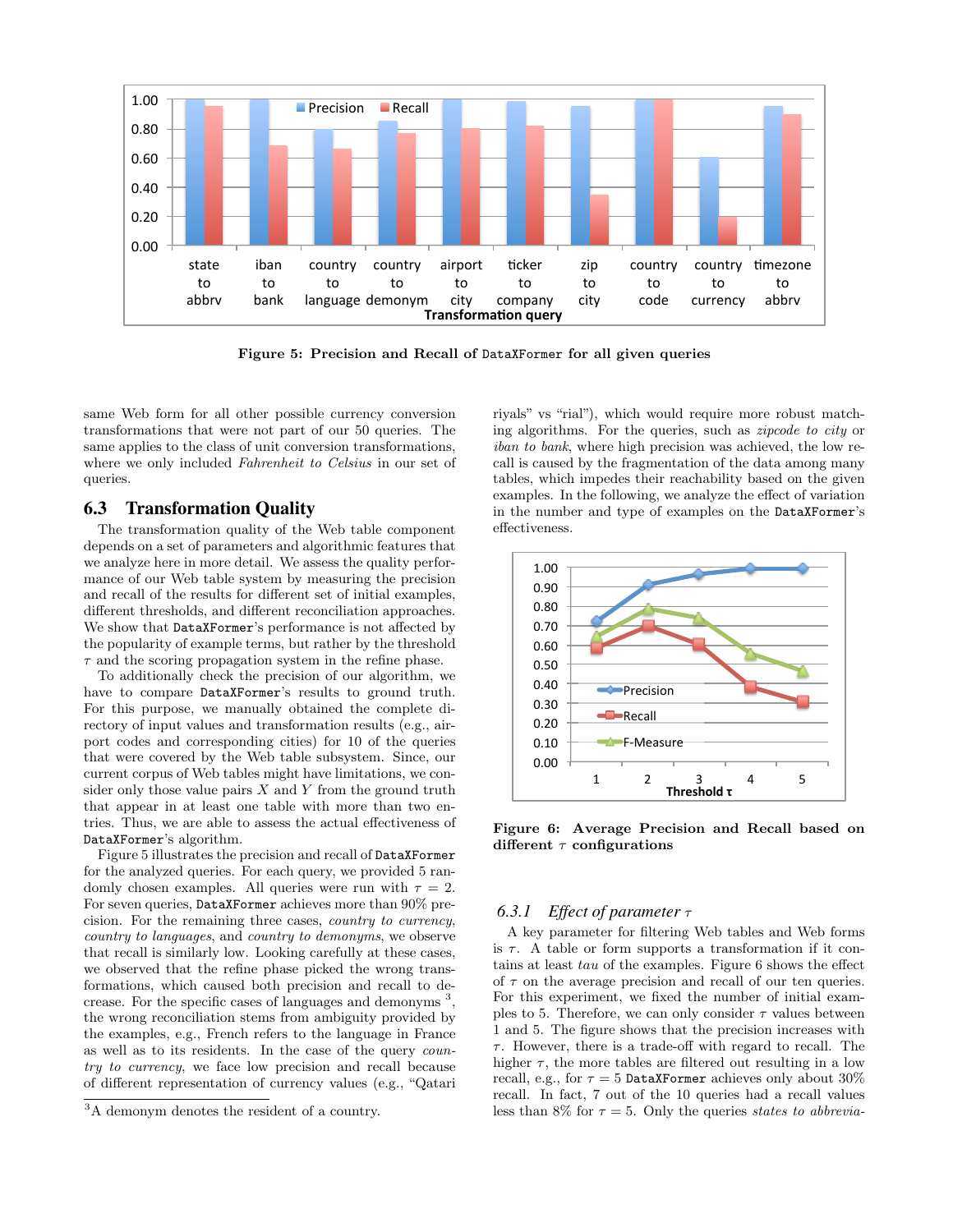

Figure 7: Average Precision and Recall based on the number of examples

tion, country to country code, and timezone to abbreviation achieved recall above 90% because the results for each all appeared in a single table. In Appendix B, we report for all queries whether there is a single table that contains all the requested transformations. The optimal value is at  $\tau = 2$ , where recall and F-measure (the harmonic mean of recall and precision) are the highest. The precision is only slightly lower than in experiments with  $\tau > 2$ . Therefore, we configured  $\tau = 2$  for all other experiments to achieve the most promising results. Note that we did not achieve the highest recall value for  $\tau = 1$ . This is due to the fact that many unrelated tables with contradicting transformations might have been retrieved. This affects our scoring consolidation system in such a way that it fails to decide for the correct transformations.

#### *6.3.2 Effect of initial examples*

The number of initial examples for describing a transformation is crucial. The more examples the user provides, the more tables could match the transformation and a higher recall can be achieved. Figure 7 illustrates the average precision and recall across all ten queries with respect to the number of examples. We clearly see that recall increases with the number of examples. Note, for the datapoint corresponding to two examples, most of the queries did not output any transformations, resulting in very low recall. The precision remains continuously stable at around 90%.

In general, it is obvious that the more distinctive an example is to a query, i.e., the example is a good representation of that specific query but no other queries, the better precision results can be achieved. For example, when looking for the transformation country to demonym, the example pair (Brazil, Brazilian) is a better choice than (France, French) since, French not only denotes the citizens of France but also their language. Furthermore, considering the fragmented nature of data in Web tables, the choice of popular examples might yield better recall, because presumably the popular examples will re-occur in many of the relevant tables. Popularity and distinctiveness are hard to assess. Our heuristic to assess the popularity or distinctiveness of an example is to consider its frequency. We deem an example to



Figure 8: Average Precision and Recall for different choices of initial examples

be more popular than another if it occurs more often in the dataset. On the other hand, we deem an example to be more distinctive if it is less frequent in the dataset. Figure 8 shows precision and recall results of DataXFormer using five examples with the most frequent  $X$  values (MFX), five examples with the least frequent  $X$  values (LFX), five examples with the most frequent pairs  $X$  and  $Y$  (MFPairs), and five examples with the least frequent pairs  $X$  and  $Y$  (LFPairs). In addition, we added the results from Figure 7, where the five examples were randomly chosen (RANDOM). Choosing five examples with the least frequent  $X$  values or  $X/Y$  value pairs yields significantly lower recall than the examples with frequent  $X$  or  $X/Y$  pairs, while the precision is only slightly higher. We can conclude that low frequency does not represent distinctiveness of examples. Interestingly, our random choice of examples beats all four heuristics, showing that the frequency of the examples is not a good heuristic for assessing the appropriateness of initial examples.



Figure 9: Average Precision Recall for different choices of examples in later iterations

In a different experiment, we fixed the initial examples and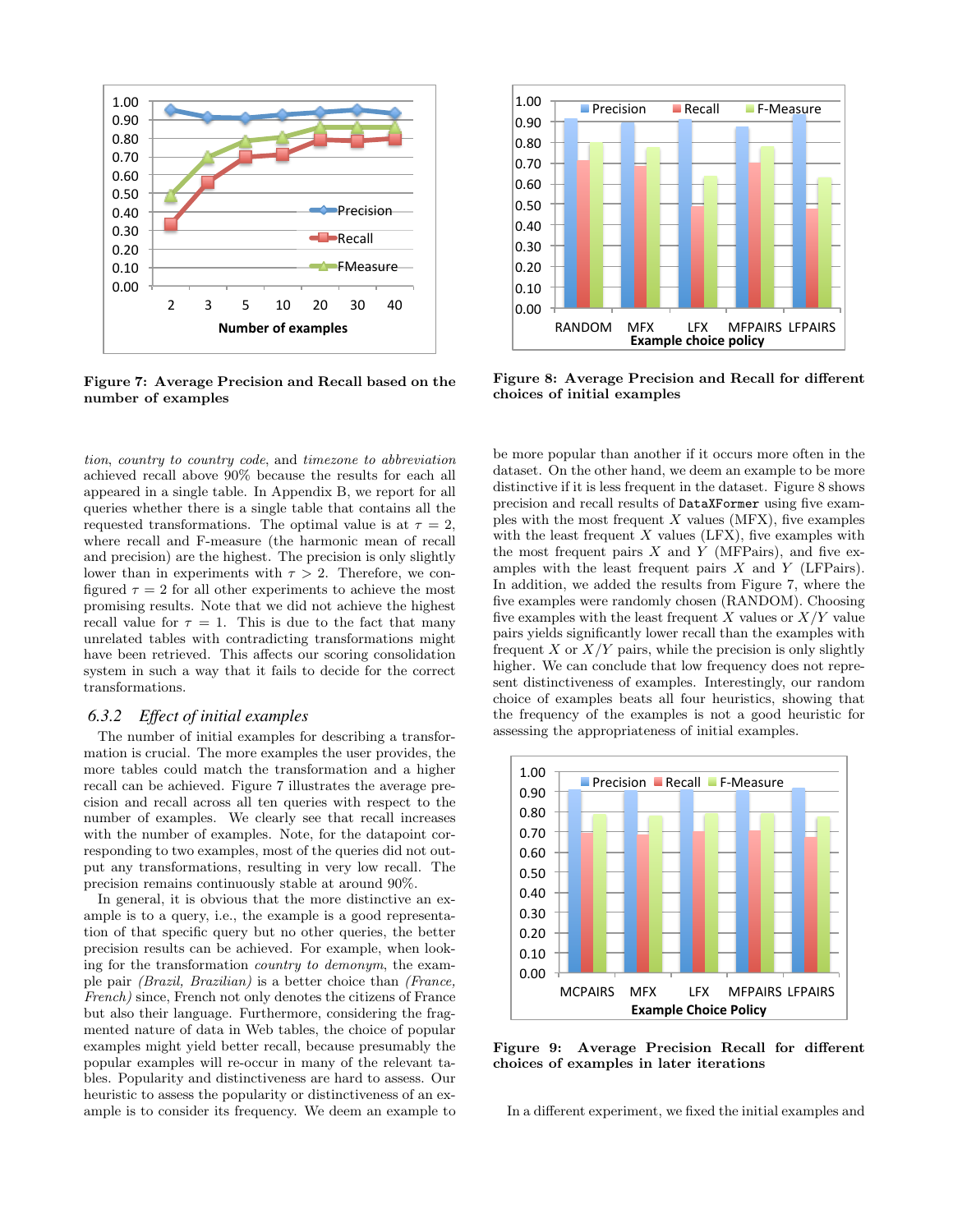| Method          | Precision | Recall | F-Measure     |
|-----------------|-----------|--------|---------------|
| Majority voting | 0.88      | 0.68   | $0.7^{\circ}$ |
| EM model        | 0.91      | 0.70   | 0.79          |

Table 2: Majority voting vs. EM propagation system

checked whether the consistent application of the heuristic in later iterations can have any effect on the performance of DataXFormer. So instead of choosing all possible examples, we limited the maximum set of generated examples for each iteration to 50. Notice that, for performance issues, there should be an upper bound on the number of examples anyway. Figure 9 illustrates the MFX, LFX, MFPair, and LFPair policies compared to our policy based on confidence of the most certain examples (MCPairs) as discussed in Section 3.2. The results show that all policies yield the same performance. This means that, in contrast to the initial examples, the generated examples after the first iteration widely overlap, no matter which policy we chose. We stick to the policy of choosing the examples (MCPairs) based on the scores derived from the tables because it is the more efficient option. Retrieving the frequency of examples requires additional computation effort.

#### *6.3.3 Scoring Model*

We now evaluate the use of the proposed EM model (Section 3.2). A naïve baseline solution to consolidate multiple contradicting transformations would be to apply a majority voting and choose the transformation that is covered by the most number of transformations.

Table 2 illustrates the average precision and recall for both systems using the same set of queries as in Figure 5. The table shows that the EM model improves on majority voting by 3% in precision and 2% in recall. Looking at individual queries, the EM model was always slightly better than majority voting, having the highest gain (20% in precision and 22% in recall) in case of country to demonyms where many contradictory solutions appear. EM's superior performance appears when the tables providing the required transformation are dominated by many tables that offer different overlapping transformations. Despite the slight average gain on precision and recall, the EM model suits our purpose well, because it can capture further features, such as initial table weights column header similarity. We will elaborate on augmenting the EM model with these features as part of future work.

#### 6.4 Column store vs. Document Storage

We compared our Vertica storage system with a Lucene index. In the case of Vertica, we can formulate a single SQL query to find all tables that contain  $\tau$  examples, while for the Lucene index, we need to submit a query for every  $\tau$ sized combination of the given  $k$  examples. Figure 10 shows the runtime of a query to find matching tables for a number of given zip to city examples. For that experiment, we set  $\tau = 2$ . While both systems have similar runtime for small numbers of examples, the time difference increases significantly for higher numbers of examples. With 50 examples, the query to Vertica is already faster by more than an order of magnitudes than the set of queries sent to the Lucene index. Note that, while the user provides only a handful of



Figure 10: Query time using Vertica vs. Lucene

examples for the first iteration of DataXFormer, later iterations have large number of generated examples. For 500 and more examples we stopped the Lucene-based system after 1 hour. Vertica performs well even for very large numbers of examples, e.g., 30 seconds for 10,000 examples. The experiment clearly shows that a DBMS is the more efficient storage option for DataXFormer.

#### 7. RELATED WORK

Commercial companies that provide information products, such as Recorded Future<sup>4</sup>, apply transformations to raw data to create semantic features. While some transformations are simple, others are complex and involve reference datasets or Web services. However, these transformations are defined manually, while our goal is their automatic discovery and integration.

Academic research on Web tables has usually focused on issues related to search, extraction and integration techniques [6, 7, 10]. Web tables have been also regarded as a large repository for knowledge discovery. For example, Info-Gather [22] addresses the problem of entity augmentation by searching for related attributes of given entities. Searching is performed by name, by examples, or simply through automated discovery. The search is expanded by way of a schema matching graph of the underlying Web tables. DataXFormer isolates relevant tables from the vast corpus without relying on predefined, structured queries and where the schema is not fully known.

Many techniques have been proposed to provide information retrieval style capabilities over structured databases. Most of the proposed systems  $[1, 2, 15]$  focus on efficiently generating candidate networks of joined tuples to form answers to a keyword query, with search terms spanning multiple records across multiple tables. In some of these systems, such as in [3, 13], specialized indices or predefined foreign key-primary key relationships are used to prune the space of candidate results. Others, such as in [5], rely on meta-data information and dependencies among keywords to identify joinable tuples. In DataXFormer, we are not interested in tuple networks, but rather in tables with columns covering most of the example transformations and the input values

 $^4$ http://www.recordedfuture.com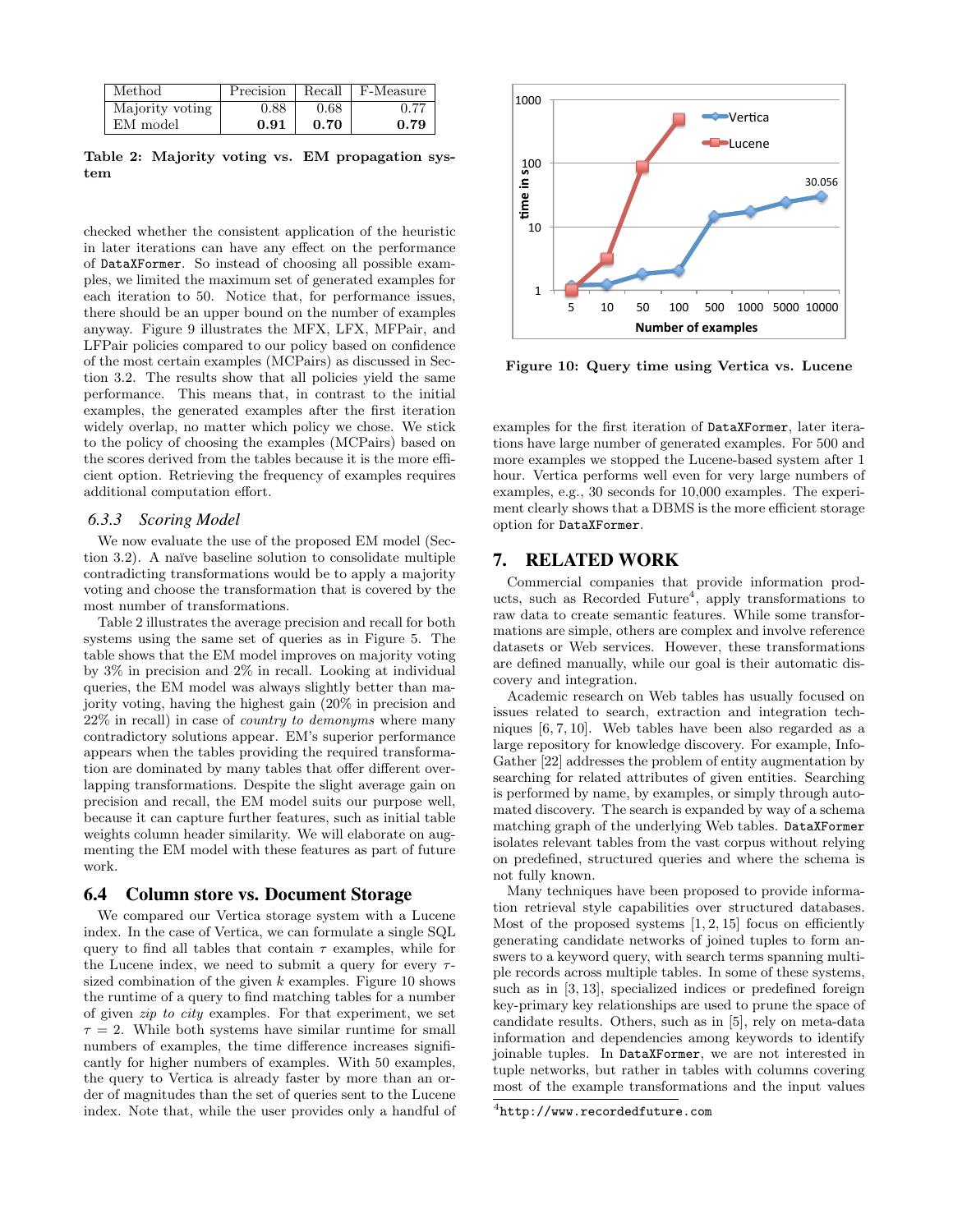to be transformed. Since we do not have complete knowledge of the underlying schema, our approach has to depend on instance matching (in the case of Web tables) and on discovering needed meta-data (in the case of Web forms).

A large body of work on wrapper induction and deep Web crawling is highly related to our form retrieval, wrapper discovery and Web form invocation techniques. Wrapper induction mainly focuses on extraction of information from Web pages [8, 9, 14, 20], which can be leveraged to discover the semantics of Web forms components, especially with the aid of human experts.

## 8. CONCLUSION AND FUTURE WORK

We presented DataXFormer, a system for automated data transformations based on Web tables and Web forms. In particular, we showed how DataXFormer leverages both types of resources for covering syntactic, as well as semantic transformations. In a case-study, we showed that our system covers 82% of transformation queries provided by real users. We plan to conduct an additional extensive user study to confirm this result with more real use cases. In order to do so, we are providing an online version of DataXFormer that accepts user queries, solves them, and solicits feedback at http://www.dataxformer.org

Future work includes the development of more sophisticated integration and synergy between the tables subsystem, forms subsystem, and crowdsourcing. Moreover, the Web form subsystem needs to find and wrap Web forms without the knowledge of the attribute names. Additionally, it is desirable to have a focused crawler that more effectively crawls for possible transformation Web forms in the background. Finally, DataXFormer can be further improved by enabling fuzzy matching for attribute identifiers as well as example values, e.g., allowing to match US Dollar with USD or New York with New York City. Currently, DataXFormer incorporates fuzzy matching only rudimentary. The tokenization of cell values allows case- and punctuation-independent matching. To incorporate more sophisticated fuzzy matches based on synonym matching and edit distance, we have to extend our Web table repository with a similarity index or synonym dictionary without significantly impeding the scalablility of DataXFormer. Finally, DataXFormer should also incorporate fuzzy matching scores in its confidence score model.

Beyond the different issues that still need to be tackled there are several possible future paths that we are planning to pursue.

### 8.1 Multi-columns Input

The techniques discussed thus far allow the discovery of one-to-one transformations. However, functional transformations may depend on more than one argument, therefore the model can be extended from list of values (one values for each example with  $X$ ) to a list of lists. Consider the following scenario: given a database of basketball players with their personal information, the user wants to encode them with their jersey number. However, this transformation is prone to errors, as there are players with the same name, and a player changes his jersey number when he moves to a different team. Therefore the input should have the player name, the year of interest (or the team), and the date or place of birth. Given such input, the jersey number can be computed in a deterministic fashion.

This process is already possible with alternative ap-

proaches, such as Google "Smart Autofill"<sup>5</sup> , but only for numerical values in the output (the  $Y$ ). In fact, these methods are based on mathematical processes that take a matrix as input (multiple columns with their values) and create distributions from which output values can be drawn. In contrast, having a list of values for each example in X raises some technical challenges and opportunities. For example, when querying Web tables, the presence of multiple keywords lead naturally to the need of having joins to related pieces of information that are spread over multiple tables. This leads to the need of discovering tuple networks [1,2,15] over Web tables with poor or missing schemas.

Multi-column input has also implications on the Web forms discovery. For example, given a database of Italian residents, they can be encoded with their national number because there is a transformation that takes as input first name, last name, place and date of birth and outputs the national ID of a person. On the one hand, the discovery is easier for our tool, as more labels are available and they can identify the forms of interest more easily. On the other hand, there is a much larger number of combinations of input that must be tested over the form, before discovering the right subset and assignment to fill them.

### 8.2 Extending Web Resources

We have limited ourselves to Web tables and Web forms. However, both can be extended to increase the recall of the system. To go beyond the current repositories of Web tables, there are open information extraction approaches that create tables from text [6, 12]. These methods can naturally be applied offline to create the tables, but interesting opportunities arise when they are coupled with our application. In fact, our user-provided examples can be seen as seed instances to bootstrap these processes. It would be intriguing to see how these systems can be adapted to achieve interactive response time, given the different input.

Other potential resources to exploit are ontologies and knowledge bases (KBs), such as Yago, DBpedia, and Freebase. For example, a KB can expose a functional relationship between countries and their capitals (i.e., hasCapital(France,Paris)), which can then be used for our purposes. Another example is alias relationships, such as alias(New York City, The Big Apple). A challenge here is the discovery of the correspondences between the examples and the KBs. In fact, an instance-based algorithm is needed, but the very few examples in  $Y$  may return multiple matches, thus requiring humans in the loop to solve ambiguities.

Finally, companies maintain domain-specific tables within their intranet. A very useful extension of DataXFormer would be to be able to connect to those networks in order to be able to collect existing data sources. As company data usually is cleaner than Web tables, we would have to extend our EM model to consider these provenance aspects.

### 9. REFERENCES

[1] B. Aditya, G. Bhalotia, S. Chakrabarti, A. Hulgeri, C. Nakhe, P. Parag, and S. Sudarshan. Banks: Browsing and keyword searching in relational databases. In VLDB, pages 1083–1086, 2002.

 $^5$ https://cloud.google.com/prediction/docs/smart\_ autofill\_add\_on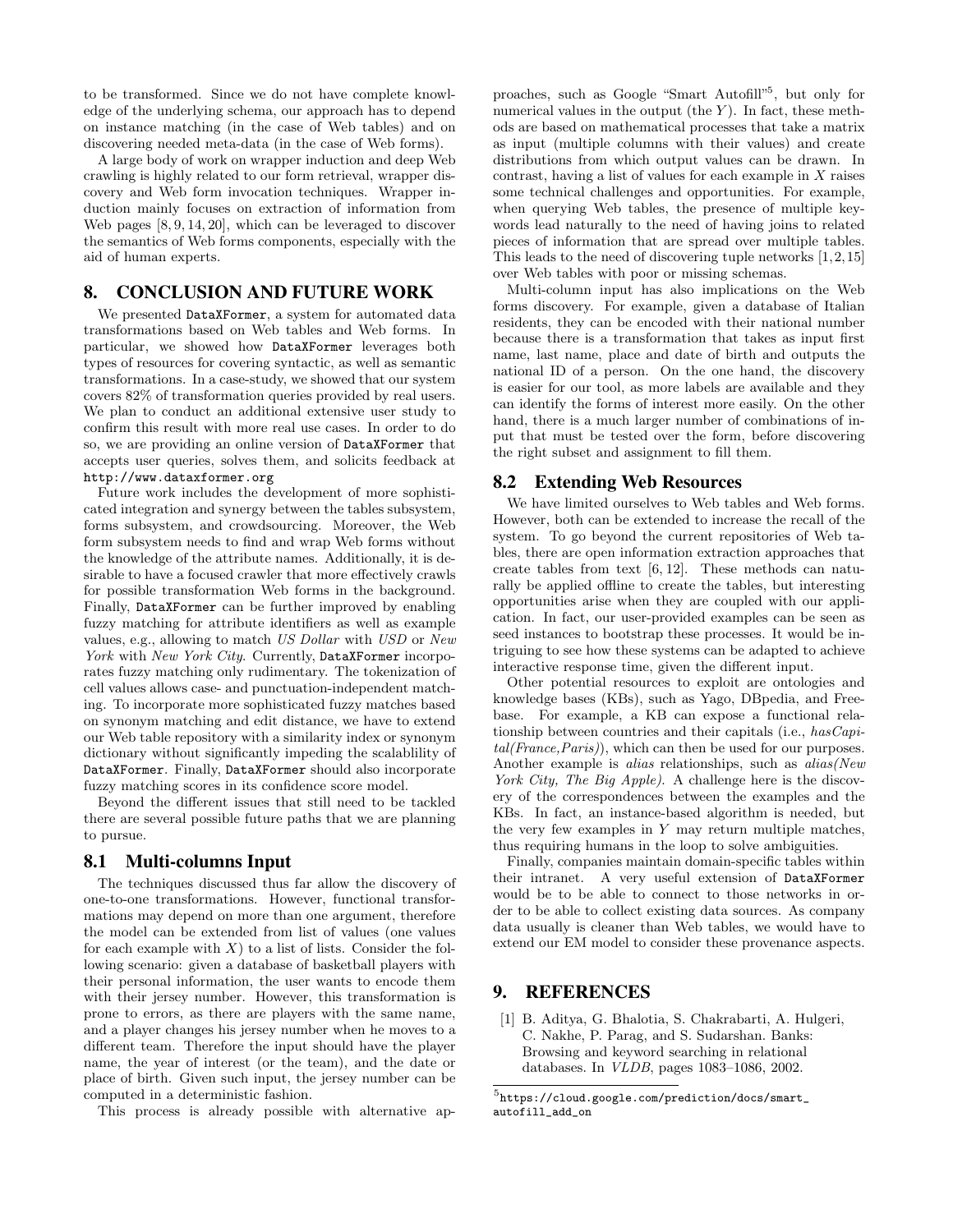- [2] S. Agrawal, S. Chaudhuri, and G. Das. Dbxplorer: A system for keyword-based search over relational databases. In ICDE, pages 5–16, 2002.
- [3] A. Balmin, V. Hristidis, and Y. Papakonstantinou. Objectrank: Authority-based keyword search in databases. In VLDB, pages 564–575, 2004.
- [4] L. Barbosa and J. Freire. An adaptive crawler for locating hidden-web entry points. In WWW, pages 441–450, New York, NY, USA, 2007.
- [5] S. Bergamaschi, E. Domnori, F. Guerra, R. Trillo Lado, and Y. Velegrakis. Keyword search over relational databases: a metadata approach. In SIGMOD, pages 565–576, 2011.
- [6] M. Bronzi, V. Crescenzi, P. Merialdo, and P. Papotti. Extraction and integration of partially overlapping web sources. PVLDB, 6(10):805–816, 2013.
- [7] M. J. Cafarella, A. Halevy, and N. Khoussainova. Data integration for the relational web. PVLDB, 2(1):1090–1101, Aug. 2009.
- [8] S.-L. Chuang, K. C.-C. Chang, and C. Zhai. Context-aware wrapping: Synchronized data extraction. In VLDB, pages 699–710. VLDB Endowment, 2007.
- [9] N. Dalvi, R. Kumar, and M. Soliman. Automatic wrappers for large scale web extraction. PVLDB, 4(4):219–230, 2011.
- [10] A. Das Sarma, L. Fang, N. Gupta, A. Halevy, H. Lee, F. Wu, R. Xin, and C. Yu. Finding related tables. In SIGMOD, pages 817–828, New York, NY, USA, 2012.
- [11] A. P. Dawid and A. M. Skene. Maximum likelihood estimation of observer error-rates using the em algorithm. Applied statistics, pages 20–28, 1979.
- [12] O. Etzioni, A. Fader, J. Christensen, S. Soderland, and Mausam. Open information extraction: The second generation. In *IJCAI*, pages 3-10, 2011.
- [13] J. Feng, G. Li, and J. Wang. Finding top-k answers in keyword search over relational databases using tuple units. TKDE, 23(12):1781-1794, 2011.
- [14] B. He, Z. Zhang, and K. C. Chang. Towards building a metaquerier: Extracting and matching web query interfaces. In ICDE, pages 1098–1099, 2005.
- [15] V. Hristidis and Y. Papakonstantinou. Discover: Keyword search in relational databases. In VLDB, pages 670–681, 2002.
- [16] P. G. Ipeirotis, F. Provost, and J. Wang. Quality management on amazon mechanical turk. In HCOMP, pages 64–67, 2010.
- [17] S. Kandel, A. Paepcke, J. Hellerstein, and J. Heer. Wrangler: Interactive visual specification of data transformation scripts. In CHI, pages 3363–3372, New York, NY, USA, 2011.
- [18] A. Lamb, M. Fuller, R. Varadarajan, N. Tran, B. Vandiver, L. Doshi, and C. Bear. The vertica analytic database: C-store 7 years later. PVLDB, 5(12):1790–1801, Aug. 2012.
- [19] J. Madhavan, D. Ko, L. Kot, V. Ganapathy, A. Rasmussen, and A. Halevy. Google's deep web crawl. PVLDB, 1(2):1241–1252, Aug. 2008.
- [20] A. Parameswaran, N. Dalvi, H. Garcia-Molina, and R. Rastogi. Optimal schemes for robust web extraction. PVLDB, 4(11), 2011.

#### Algorithm 2 UpdateTableScores

Input: answers, tables

- Output: estimated table scores
- 1: for all  $table \in tables$  do<br>2:  $good \leftarrow 0$
- $good \leftarrow 0$
- 3:  $total \leftarrow 0$ <br>4:  $coveredX$
- $coveredXs \leftarrow \{\}/holds\ example\ x's\ appearing\ in\ the\ table$
- 5: for all  $answer(x, y) \in table$  do
- 6: coveredXs ← coveredXs ∪ {x}<br>7: score ← GetScore $(x, y)$
- 7:  $score \leftarrow GetScore(x, y)$ <br>8: **if** IsMax(*score, x*) then
- 8: if IsMax(score, x) then<br>9:  $qood \leftarrow qood + score$
- $good \leftarrow good + score$ 10:  $total \leftarrow total + \qquad max$ y,(x,y)∈asnwers  $score(x, y)$
- 11:  $weights_{unseen X} \leftarrow$  $\Sigma$  $x \notin coveredXs$  $\left(\max_{(x,y)\in answers}(score(x,y))\right)$ 12: SetScore $(table, \alpha \cdot \frac{good + table \cdot prior * (weights_{unseen X})}{total + weights} )$  $total+weights_{unseenX}$
- [21] M. Stonebraker, D. Bruckner, I. F. Ilyas, G. Beskales, M. Cherniack, S. B. Zdonik, A. Pagan, and S. Xu. Data curation at scale: The data tamer system. In CIDR, 2013.
- [22] M. Yakout, K. Ganjam, K. Chakrabarti, and S. Chaudhuri. Infogather: Entity augmentation and attribute discovery by holistic matching with web tables. In SIGMOD, pages 97–108, 2012.

# APPENDIX

### A. UPDATING SCORES WITH EM

Algorithm 2 gives the details of the implementation of the maximization step in Algorithm 1. The score of a table is determined by the ratio of the sum of the weights of correct examples to the count of all examples found in the table.

For each new example generated by the algorithm, we assign a weight equal to the answer score (line 7) computed in the last iteration. Only original examples maintain a score of 1.0 because they are provided by one user. DataXFormer exploits the functional nature of the transformation by considering the candidate answer with the maximum score as the correct one (line 8), in order to limit the size of the query results in the next iteration.

We assign a default score for the examples that do not occur in the table to estimate the accuracy of the table on these examples. Finally, the score of each table is multiplied by a smoothening factor  $\alpha$  slightly less than 1.0 (line 12) to prevent producing zeroes when calculating answers scores, as explained below. This factor also represents the uncertainty about the rest of the table, resulting from the ambiguity in transformations and table dirtiness.

Algorithm 3 shows the expectation step. We make the simplifying assumption that error rates of the tables are independent, which allows us to calculate the estimated probability that a value  $y$  is the transformation of a value  $x$  by a simple multiplication. For every value  $x$  in  $X$ , the probability that  $y$  is the transformation of  $x$  is computed as the product of the probability of correctness of each table  $t$  that supports  $(x, y)$ , estimated by the score of the table  $score(t)$ , and the probability of each table  $t$  listing another value being wrong, estimated as  $1 - score(t)$ , where  $score(t)$  is the estimated error rate of the table  $t$  (lines 4 to 11). We also consider the possibility that all tables are wrong and that none of the provided answers for this  $x$  is correct. The es-